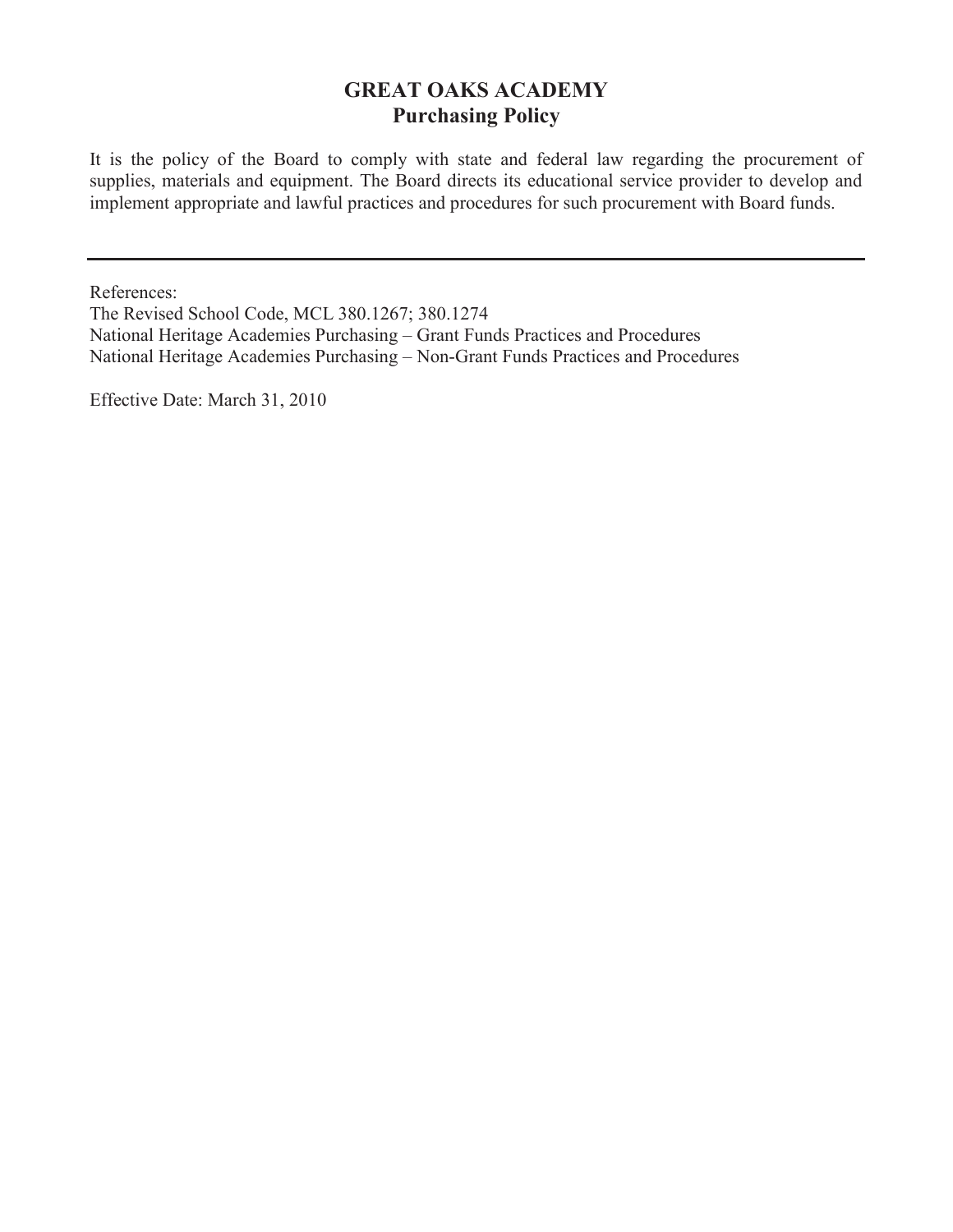## **NATIONAL HERITAGE ACADEMIES PURCHASING – GRANT FUNDS PRACTICES & PROCEDURES**

# **1. PURPOSE**

This document prescribes the process for purchasing goods and services funded by federal and state formula and charter school grants in order to provide timely purchasing of quality goods and services in a cost effective manner and insure compliance with state and federal rules and regulations. This document covers the purchase to payment process including Authorization, Vendor Management, Vendor Selection, and Approved Purchase Methods.

# **2. PRACTICE**

- **2.1** Authorization: Only those authorized in the below procedures have the authority to contract for goods and services which create financial obligations for NHA.
- **2.2** Compliance: All actions, policies, and procedures will be completed in accordance with governmental regulations.
- **2.3** Code of conduct: Those operating on behalf of NHA will conduct themselves professionally and use methods that avoid appearances of impropriety or conflict of interest. Decisions will be made with integrity and objectivity in the best interest of the organization.
	- 2.3.1 Any employee, agent, or officer with a real or apparent potential or possible conflict of interest (see NHA Employee Handbook for further definition) in a vendor bidding on proposed business, must not participate in the selection, award, administration or fulfillment of the contract. This also applies to any employee, agent, or officer who has a family member with a real or apparent conflict of interest in a vendor bidding on proposed business. If any employee, agent, or officer has a real or apparent potential or possible conflict of interest, they must disclose the conflict and all relevant facts to the Purchasing Department and the Chief Financial Officer.
	- 2.3.2 Gifts made with the intent to influence the recipient's business decisions may not be accepted. Courtesy gifts of nominal value not influencing business decisions may be accepted.

#### **3. APPLICABILITY**

These practices and procedures apply to the purchase of goods and services funded by local, state, federal, and competitive federal and state formula and charter school grants. Authorizer and other nongovernment grants fall under National Heritage Academy's (NHA) non-grant purchasing practices and procedures.

#### **4. RESPONSIBILITY**

- **4.1** The Intervention Services Department is responsible for initiating purchases in order to ensure that purchases are made within the budget and requirements of the grant project, including qualification as an allowable cost.
- **4.2** The Purchasing Department is responsible for monitoring and initiating changes to this document.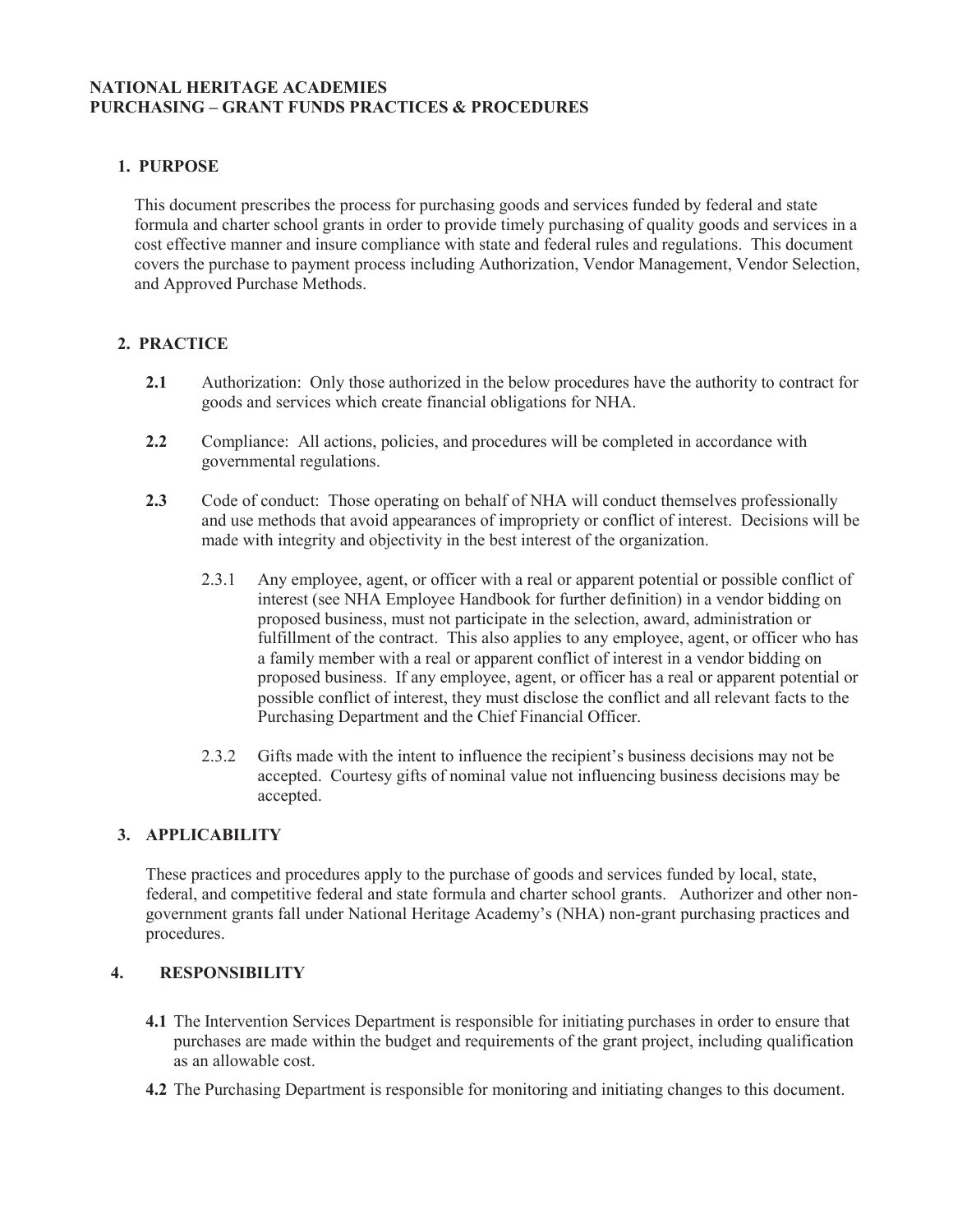- **4.3** The Purchasing Department is responsible for overall vendor management, category management and overseeing the overall purchase process for goods and services to ensure the purchase of high value products (cost, quality, and service) for each school served by NHA.
- **4.4** The Purchasing Department is responsible for ensuring that purchasing policies and procedures are made in accordance with applicable federal, state, and local laws, regulations, codes, and ordinances.
- **4.5** The Purchasing Department is responsible for compliance with all policies and procedures for purchasing goods and services.

# **5. PROCEDURES**

## **5.1 Authorization**

All purchases must be approved by an Authorized Approver in the Intervention Services Department.

## **5.2 Vendor Management**

The Purchasing Department performs vendor evaluations, prepares Requests for Proposals (RFPs – see RFP Template Exhibit 6.1), reviews proposals, and selects vendors and manages vendor relations to maximize the value of each purchase (cost, quality, and service) for each school served by NHA.

## **5.3 Vendor Selection**

 5.3.1 The NHA Purchasing Department will maintain a uniform vendor selection process. The selection process is as follows:

- For purchases of goods and services of more than \$20,000, the following steps are to be completed.
	- o The Purchasing Department follows the federal purchasing guidelines (section 80.36d.3 and d.4) and department of education guidance memorandums.
	- o The Purchasing Department prepares an RFP (Exhibit 6.1) and requests quotes from at least three vendors unless other methods are more effective in maximizing value for each school on an individual school basis.
	- o Documentation supporting the selection process will be retained by the Purchasing Department as required by the Record Retention and Disposal Practices and Procedures OP – 111.
	- o No school will benefit at the expense of another school that NHA serves.
	- o The Purchasing Department performs an analysis and evaluates proposals (see Award Sheet – Template Exhibit 6.2).
	- o The Purchasing Department performs an analysis and evaluates alternatives so that the alternative offering the maximum value to each school on an individual school basis (see Award Sheet – Template Exhibit 6.2).
- For purchases of goods and services below \$20,000, the following steps are to be completed.
	- o Determine the best method of evaluating potential vendors (RFP, negotiated price, discount, etc.) and the goods or services they provide. Competitive processes will be used to the extent practicable for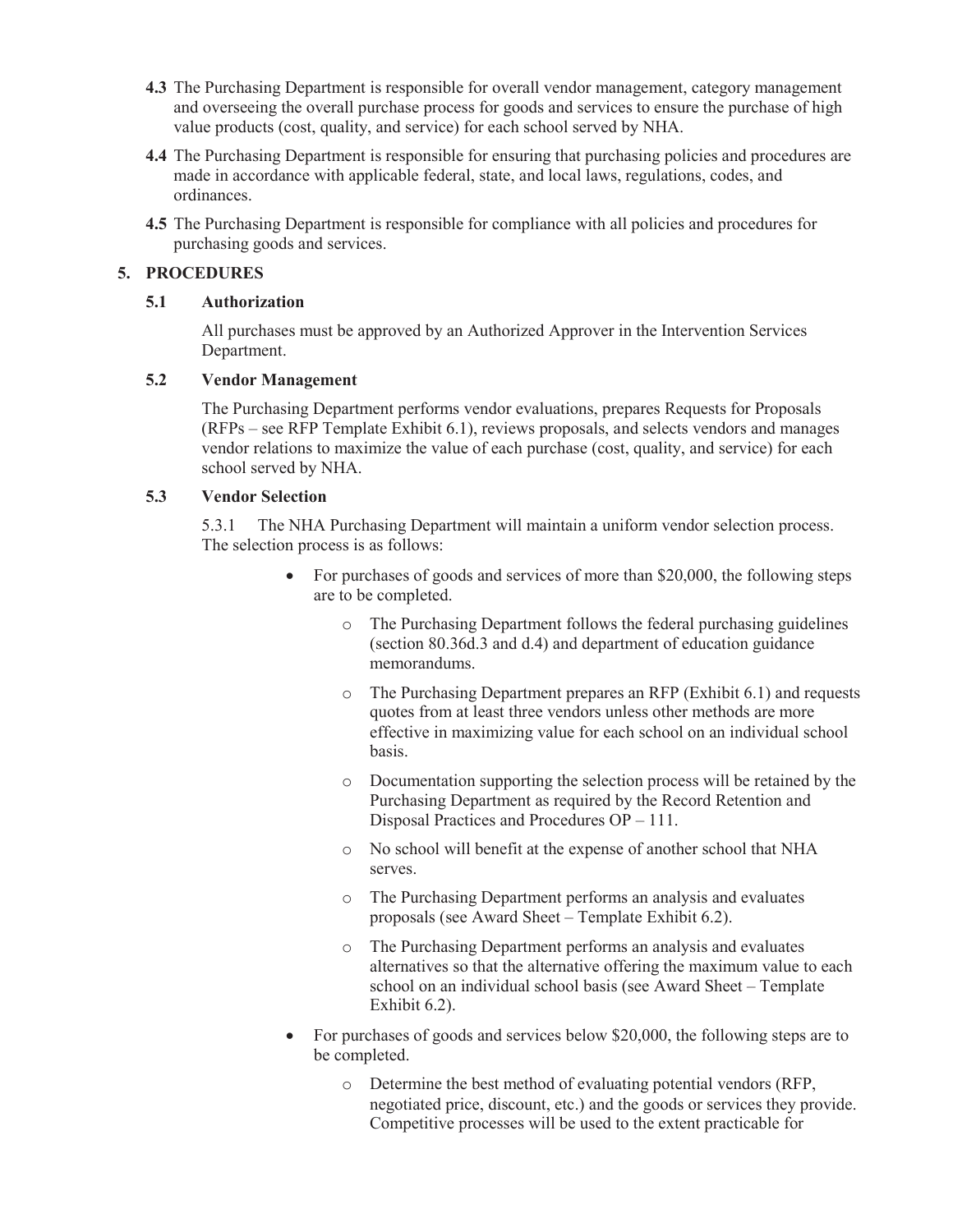maximizing value for each school NHA serves, on an individual school basis. Typical practices would be to receive three competitive quotes.

- o The Purchasing Department performs an analysis and evaluates alternatives to select the alternative offering the maximum value to each school NHA serves, on an individual school basis.
- o Documentation supporting the selection process, such as evidence of quotes obtained or reasons for not getting competitive pricing will be retained by the Purchasing Department as required by the Record Retention and Disposal Policy OP – 111.
- For contractors receiving individual awards of \$25,000 or more, verification will be made by the Purchasing Department that the organization is not suspended or debarred based on the Excluded Parties List System (EPLS) maintained by the General Services Administration (GSA).

#### **5.4 Approved Purchase Methods**

The following methods are the approved methods for purchasing goods and services.

- Purchase Orders (POs) are the default method of purchasing goods. Purchase requests will be submitted and approved through the established electronic process. Vendors will acknowledge receipt and approval of the PO electronically to serve as the evidence of an appropriate obligation. All obligations for grant purchases will be documented (whether properly dated contract, agreement or confirmed purchase order).
- · Use of Corporate Credit Cards should be minimal. Refer to Corporate Credit Cards Policy AC – 103 for credit card purchase approval and documentation.

Vendor payment is executed by NHA's Accounts Payable department and depends on the method of purchase used. Refer to the Accounts Payable Policy  $AC - 104$  for processing of payments to vendors.

## **6. EXHIBITS**

- 6.1 RFP Template
- 6.2 Award Sheet

Last revised: June 30, 2011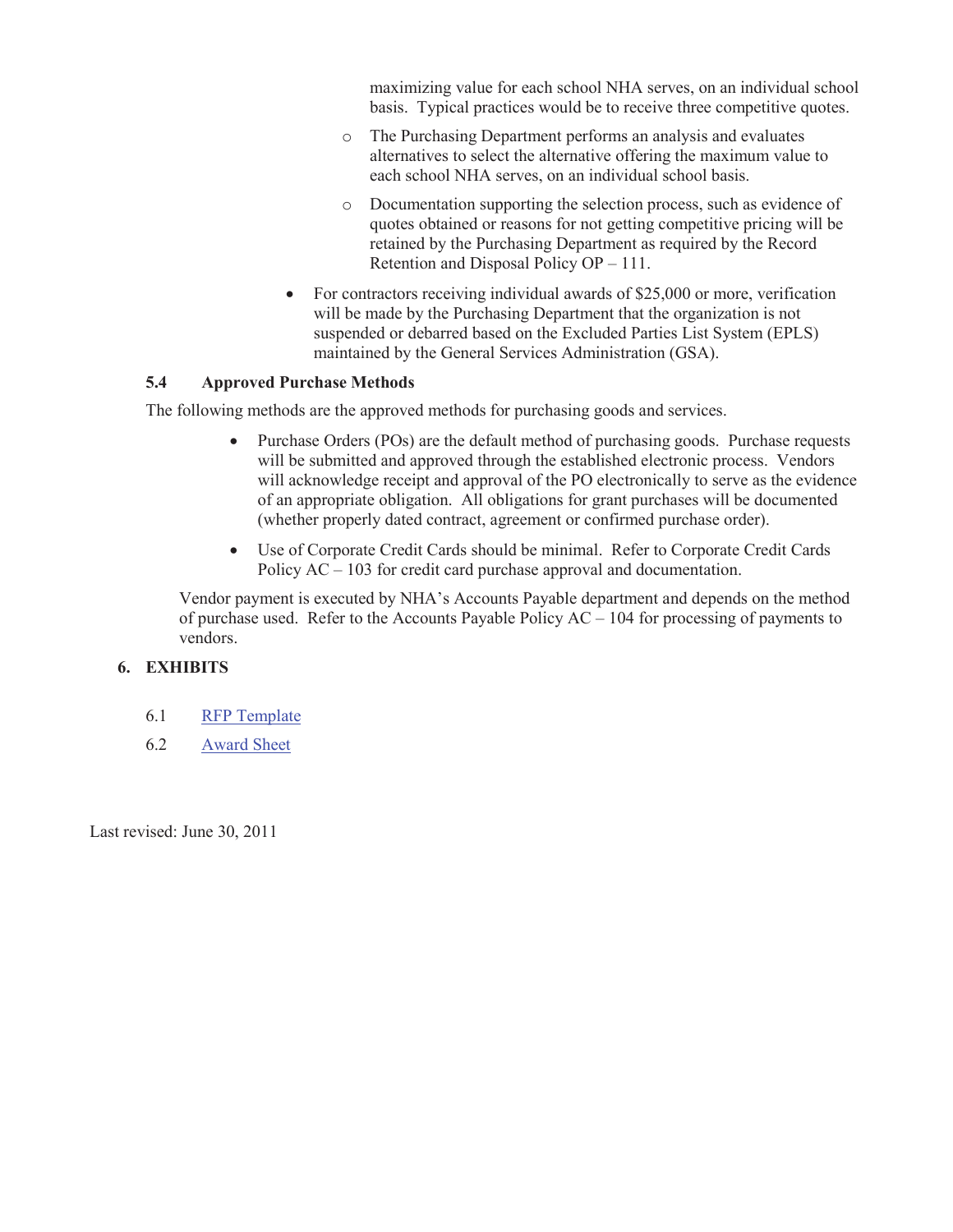## **NATIONAL HERITAGE ACADEMIES PURCHASING – NON-GRANT FUNDS PRACTICES & PROCEDURES**

## **1. PURPOSE**

This document prescribes the process for purchasing goods and services for National Heritage Academy's Service Center departments and schools (NHA) in order to provide timely purchasing of quality goods and services in a cost effective manner. The purchase of goods or services with grant funds is covered separately by Purchasing – Grant Funds Practices and Procedures OP – 101b). This document covers the purchase to payment process including Authorization, Vendor Management, Vendor Selection, and Approved Purchase Methods.

# **2. PRACTICE**

- 2.1 Authorization: Only those authorized in the below procedures have the authority to contract for goods and services which create financial obligations for NHA.
- 2.2 Compliance: All actions, policies, and procedures will be completed in accordance with governmental regulations.
- 2.3 Code of conduct: Those operating on behalf of NHA will conduct themselves professionally and use methods that avoid appearances of impropriety. Decisions will be made with integrity and objectivity in the best interest of the organization.

# **3. APPLICABILITY**

These practices and procedures apply to the purchase of goods and services to support NHA with the following exceptions:

- 3.1 Purchases using grant funds (see Purchasing Grant Funds Practices and Procedures OP 101b)
- 3.2 Purchase of real estate
- 3.3 Property management contracts
- 3.4 Complex business arrangements
- 3.5 Provision of educational or other services to NHA students
- 3.6 Transactions that by nature may expose the organization to compliance risk or present a significant business exposure to NHA
- 3.7 Expense reports<br>3.8 Insurance
- **Insurance**

# **4. RESPONSIBILITY**

- 4.1 The Purchasing Department is responsible for monitoring and initiating changes to this document.
- 4.2 The Purchasing Department is responsible for overall vendor management overseeing the overall purchase process for goods and services.
- 4.3 The Purchasing Department is responsible for ensuring that Purchasing practice and procedures are in accordance with applicable Federal, State, and local laws, regulations, codes, and ordinances.
- 4.4 The Leadership Team establishes the approval authority for the purchasing process and contracts and approves Authorized Approvers (See Section 5.1).
- 4.5 The purchasers and Authorized Approvers are responsible for compliance with all policies and procedures for purchasing goods and services. They are responsible for ensuring that purchases are made within their allowable budget and scope of business activities.

# **5. PROCEDURES**

5.1 **Authorization**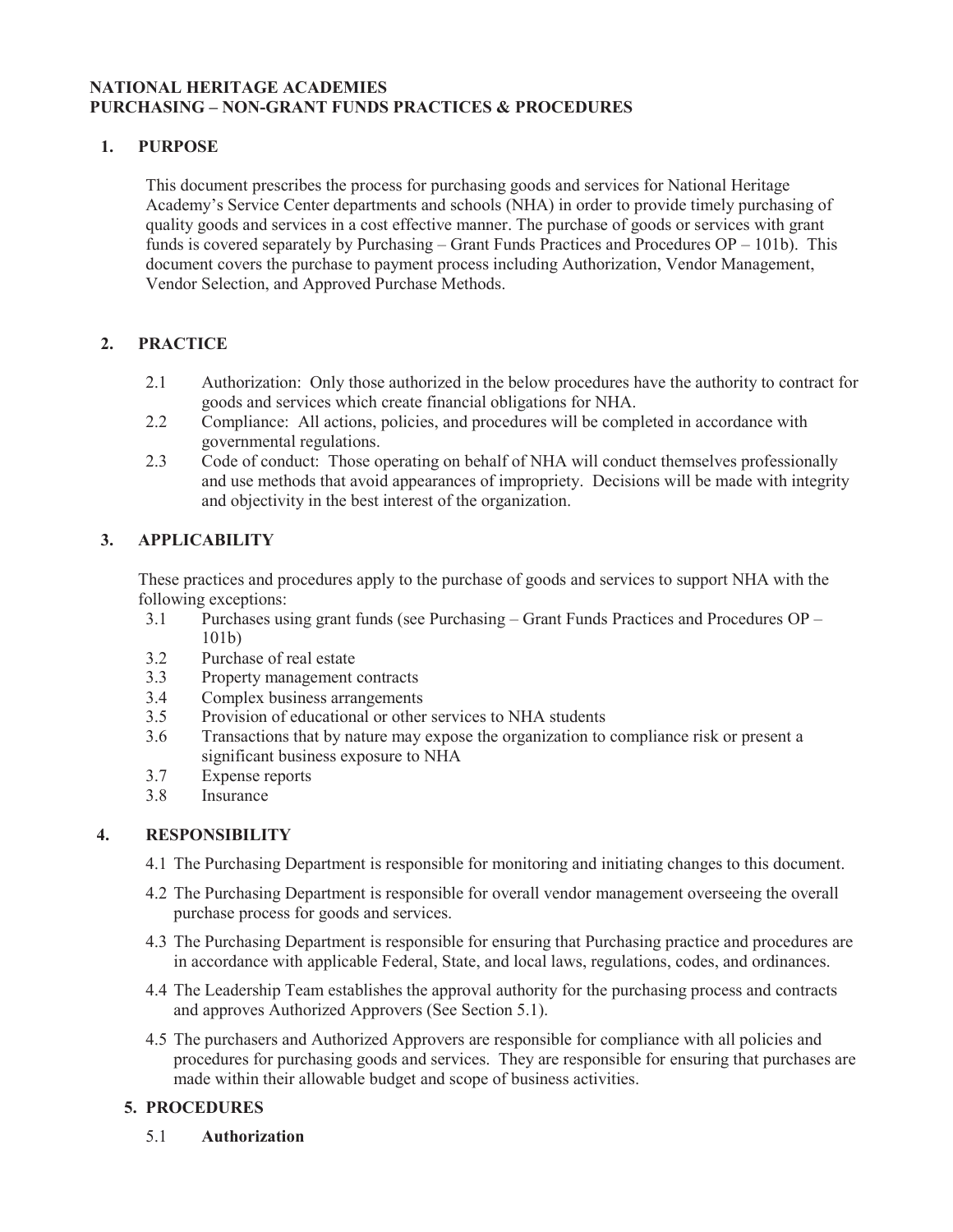- 5.1.1 All purchases must be approved by an Authorized Approver.
- 5.1.2 The Leadership Team has established the following Authorized Approvers for the purchasing of goods and services.
	- Principals and Directors of School Quality These individuals have the authority to approve purchases within their budget or Board Discretionary Funds. All purchases must align within the budget and curriculum standards. The Purchaser and the Authorized Approver should consult the Board Discretionary Funds Policy AC – 105 and budget guidelines as necessary.
	- · Service Center Department Managers These individuals have the authority to approve purchases within their department budget or school budget for which they have assigned responsibility. Purchases must impact the position's direct responsibilities and NOT include those goods and services that are purchased centrally by the Purchasing department.
	- Senior Vice Presidents and Executive Council These individuals have the authority to approve purchases within the budget for the applicable school year.
	- · Authorized Approvers may delegate their approval authority to others.

## 5.2 **Vendor Management**

- 5.2.1 The Purchasing Department performs vendor evaluations, prepares Requests For Proposals (RFPs – see RFP Template Ex 6.1), reviews proposals, and selects vendors and manages vendor relations to maximize value for NHA managed schools.
- 5.2.2 For certain commodities, the Purchasing Department evaluates vendors and completes a vendor selection process. The Purchasing Department provides on-going support and management of these vendors.
- 5.2.3 Preferred vendors are evaluated by the Purchasing Department. A formal RFP process may be performed. The vendor chosen by the Purchasing Department is recommended for purchases of the specific goods and services.
- 5.2.4 In order to control costs and continuously maximize value to NHA managed schools, NHA's vendor relations will be monitored and periodically reviewed.

# **5.3 Vendor Selection**

 5.3.1 NHA will maintain a uniform vendor selection process, whether performed by the Purchasing Department, a Service Center department, or a school. The selection process is as follows:

- For purchases of goods and services of or over \$20,000, the following steps are to be completed.
	- o The Purchasing Department or purchaser prepares an RFP (see RFP Template Ex. 6.1) and requests quotes from at least three vendors unless other methods are more effective in maximizing value for NHA.
	- o The Purchasing Department or purchaser performs an analysis and evaluates alternatives so that the alternative offering the maximum value to NHA can be selected.
	- o Documentation supporting the selection process, such as evidence of quotes obtained should be retained by the Purchaser as required by the Records Retention and Disposal Policy OP – 111.
- For purchases of goods and services below \$20,000, the following steps are to be completed.